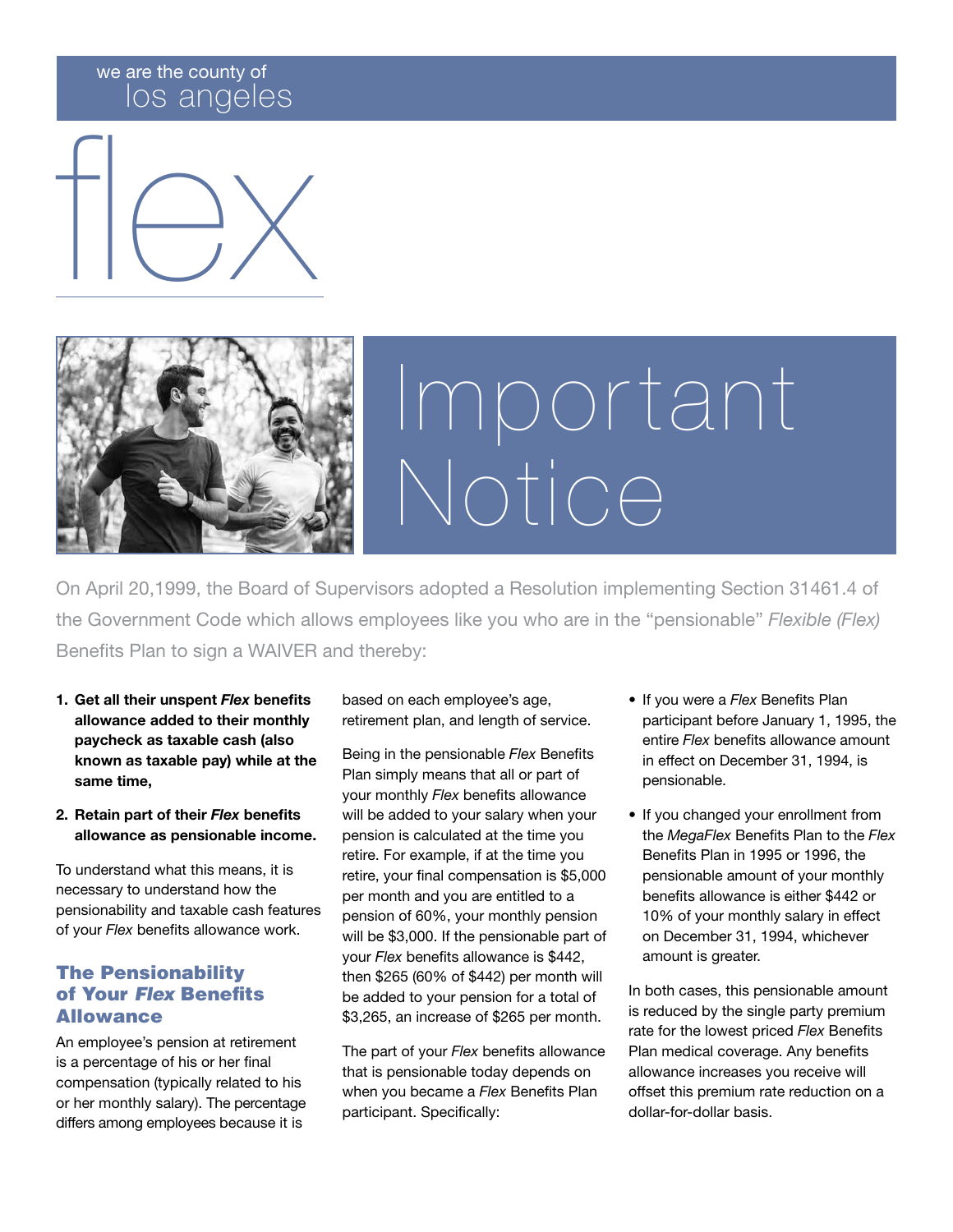### Taxable Cash and its Relationship to the Pensionable Part of Your *Flex* Benefits Allowance

Your unspent *Flex* benefits allowance (if any) is added to your paycheck each month as taxable cash. However, there is a limit to the amount of unspent allowance that can be added to your paycheck. This "taxable cash limit" is the same as your maximum pensionable amount. It is shown on page 1 of your *Personalized Enrollment Worksheet*. If you have any unspent allowance that exceeds this limit, it will be forfeited. For example:

If your *Flex* benefits allowance is \$859 and you spend \$309 on benefits, \$550 remains unspent. If the pensionable part of your allowance is \$442, you will forfeit \$108, because your taxable cash limit is  $$442$  (\$550 - \$442 = \$108).

### Non-Pensionable *Flex* Benefits Plan

Until the Board of Supervisors approved the waiver option, the only way employees could avoid this forfeiture was to voluntarily elect to change from the pensionable *Flex* Benefits Plan to the Non-Pensionable *Flex* Benefits Plan. While electing to make this change allowed them to receive all their unspent allowance as taxable cash,

simultaneously, they gave up the pensionability of any part of their *Flex* benefits allowance.

### Waiver Option

On April 20, 1999, the Board of Supervisors approved a *voluntary* option which allows you to preserve the pensionability of your *Flex* benefits allowance. It requires you to sign a waiver. Specifically, by signing the waiver, you: 1) ensure all your unspent allowance will be added to your paycheck each month as taxable cash; 2) retain the right to the pensionability of your allowance; and 3) acknowledge that any allowance you receive which is more than your taxable cash limit is *not* pensionable. For example:

If your benefits allowance is \$859, you spend \$309 on benefits, and your pensionability is \$442, then:

- 1. The remaining unspent allowance of  $$550$  (\$859 - \$309 = \$550) will be added to your paycheck as taxable cash.
- 2. At the time of your retirement, \$442 will be added to your final compensation before your pension is calculated.
- 3. The \$108 taxable cash you receive, which is the amount in excess of your pensionable amount of \$442, is *not* pensionable.

A waiver form is printed on the next page. You may sign the waiver at any time. If your signed waiver is received by the 15th of any month, it will become effective on the first of the following month. If you do not sign the waiver, you will continue your enrollment in the pensionable *Flex* Benefits Plan with a limit on taxable cash.

#### Please Note

If you are currently receiving taxable cash that is close to your taxable cash limit and you do not sign a waiver, you may be at risk to forfeit some of your unspent allowance if you receive a salary increase such as a step advance or a promotion. The following example illustrates this point:

Mary's allowance is \$859 per month. The pensionable part of her allowance is \$442. According to the rule, this amount of \$442 is also her taxable cash limit. If the monthly cost of the benefits she elects is \$475, she will have \$384 of unspent allowance each month (\$859 - \$475 = \$384). This \$384 will be added to her paycheck each month as taxable cash. If, however, during the year she receives a salary increase and her allowance increases to \$1,000, her unspent allowance will increase to  $$525 ($1,000 - $475 = $525)$ . In this case, because she has a taxable cash limit of \$442, she will forfeit \$83 each month (\$525 - \$442 = \$83).



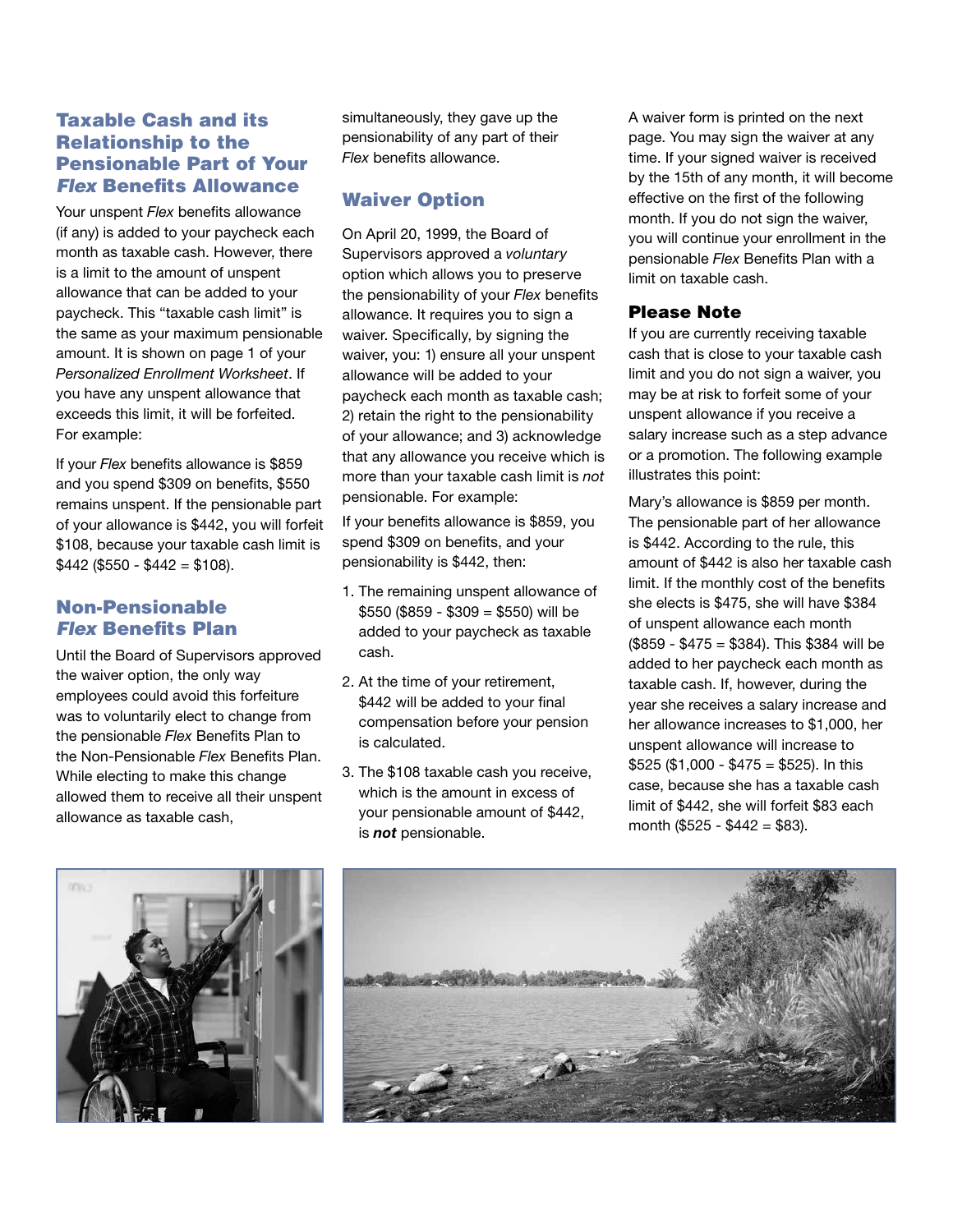## flex benefits plan waiver of pensionability

### Print Requested Information:

| Employee Name (Last, First, Middle Initial) |              |                 | <b>Employee Number</b> |
|---------------------------------------------|--------------|-----------------|------------------------|
|                                             |              |                 |                        |
| <b>Social Security Number</b>               |              |                 |                        |
|                                             |              |                 |                        |
| <b>Street Address</b>                       |              |                 | <b>Home Phone</b>      |
|                                             |              |                 |                        |
| <b>City</b>                                 | <b>State</b> | <b>Zip Code</b> | <b>Work Phone</b>      |
|                                             |              |                 |                        |

Requirements: To remove the taxable cash limit under the pensionable *Flex* Benefits Plan you must sign and return this *Waiver of Pensionability* form.

Deadline: Your *Waiver of Pensionability* form must be signed and received by the Benefits Plan Administrator by the 15th of the month for it to affect your next month's paycheck. Unless you sign, date, and return this waiver, there will be a limit on the amount of taxable cash you can receive; as a result, you may forfeit a portion of your *Flex* benefits allowance.

#### **Waiver**

My County benefits allowance as of December 31, 1994, also known as my pension "cap" amount, will be added to my salary for the purpose of calculating my pension at retirement. I hereby elect to waive as pensionable income, any taxable cash amounts above my pension "cap." As a result, I understand that:

- 1. There is no limit on the amount of taxable cash I can receive from my County benefits allowance.
- 2. Any taxable cash I receive over my pension "cap" will not be added to my salary to calculate my pension when I retire.

Employee Signature Date

Submit your completed form to the Benefits Plan Administrator by:

- Document Upload: Use the "Upload New Document" link in the Available Links section of your enrollment homepage at www.mylacountybenefits.com
- **Email:** Attach scanned documents to an email and send to documents@mylacountybenefits.com
- Fax: 310-788-8775